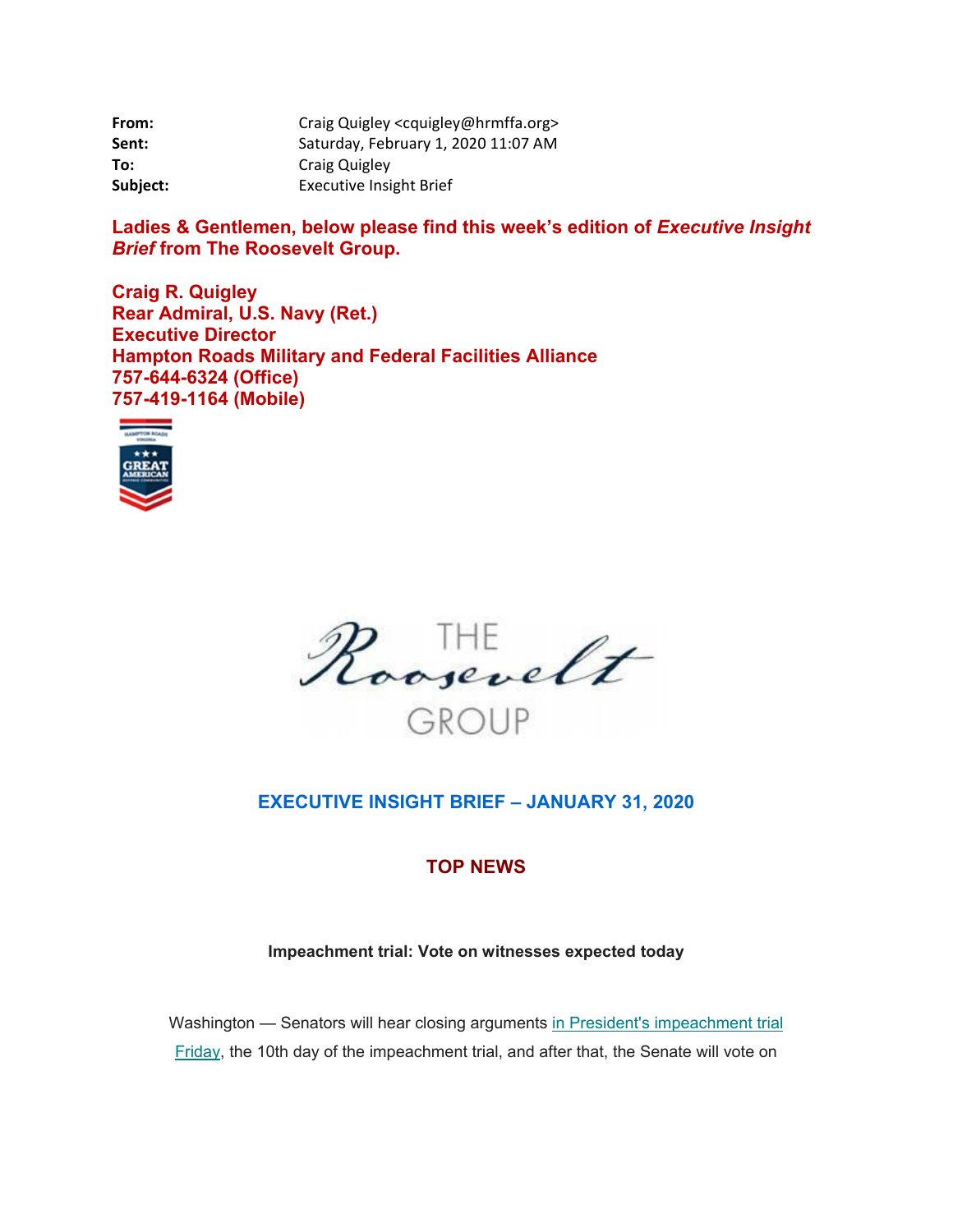whether to call witnesses. Questions remain about how long the trial could continue after that vote, even if senators vote not to hear testimony.

#### **House passes war powers legislation pulling authority back to Congress**

The House on Thursday passed two measures aimed at clawing back President Donald Trump's war powers, a direct result of recent aggression between Iran and the United States that culminated earlier this month in missile attacks on Iraqi military bases housing U.S. troops.

The votes, which passed with four Republican defections on one measure and 11 on the other, mark a victory for anti-war lawmakers who have long sought to rein in the executive's ability to use military force without congressional authorization. The White House opposed the measures, and their support within the GOP was closely watched as a litmus test of sorts for loyalty among Republican members to the president in an election year.

#### **U.S. troop injuries after Iran missile strike rises to 64**

Fourteen additional U.S. service members have been diagnosed with traumatic brain injuries from an Iranian attack on an Iraqi air base earlier this month, the Pentagon announced Thursday.

A Department of Defense official said that 64 U.S. service members in total have been diagnosed with mild traumatic brain injury, or a TBI. The updated figures are a 14-person increase from what the department reported Wednesday.

#### **'Do not travel to China', says U.S. as virus deaths reach 213**

SHANGHAI/BEIJING (Reuters) - The United States, Japan and others tightened travel curbs to virus-hit China on Friday while businesses struggled with supply problems from an epidemic that has infected nearly 10,000 people and been declared a global emergency.

#### **Scramjet-Powered Cruise Missile Emerges As New U.S. Priority**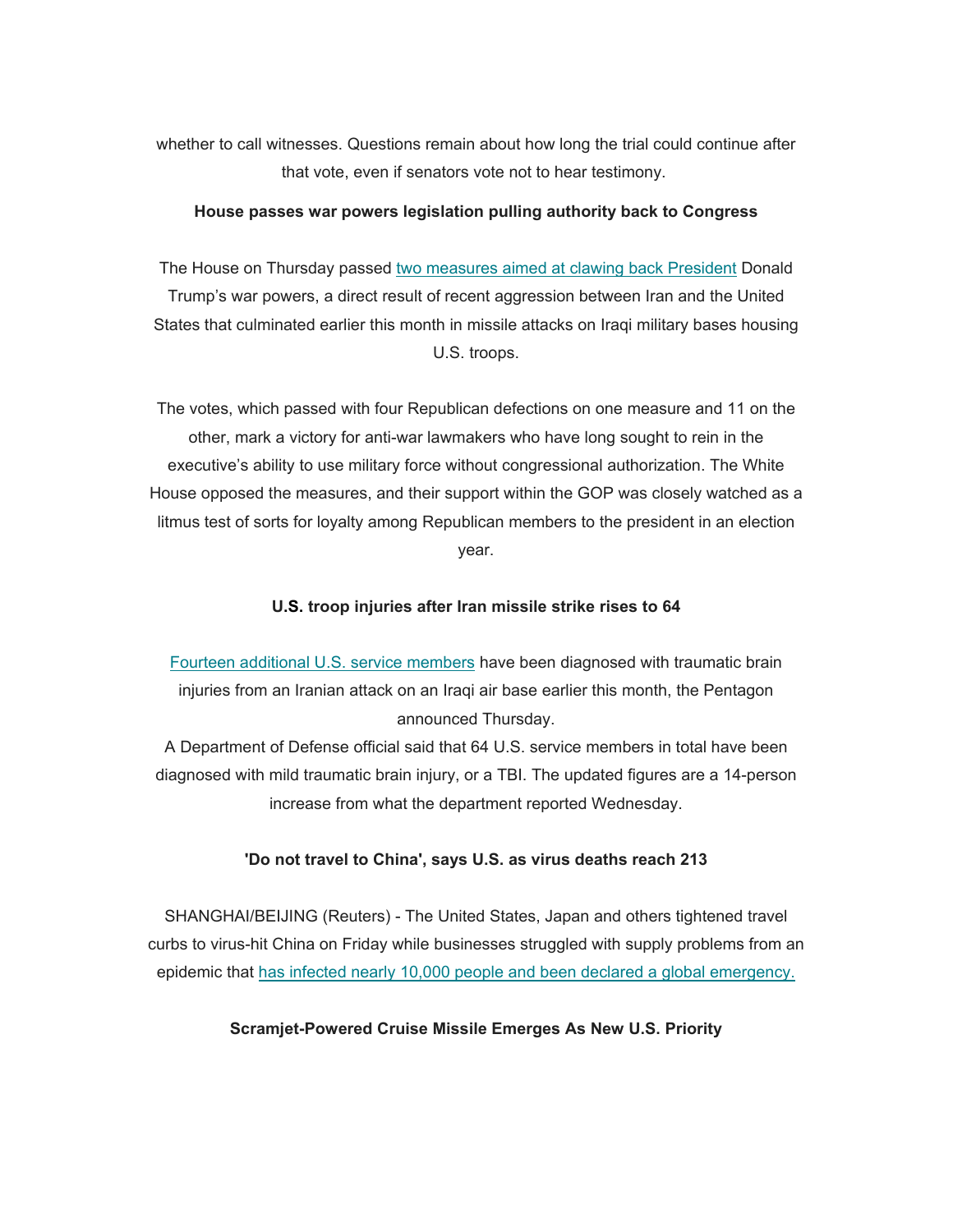The Pentagon's race to field a hypersonic weapon so far has favored boost-glide weapons,

but priorities are shifting as appreciation grows for the relative maturity and flexibility of high-speed cruise missiles.

Fielding an operational scramjet-powered cruise missile has emerged as a new priority for the U.S. Defense Department's proliferating portfolio of maneuvering hypersonic weapons.

### **THIS DAY IN HISTORY**

#### **1865**

Congress passes the 13th Amendment, abolishing slavery in America (passes 121-24)

#### **1865**

 General Robert E. Lee named Commander-in-Chief of Confederate Armies during U.S. Civil War

## **1943**

Field Marshal Friedrich Paulus surrenders to Soviet troops at Stalingrad

#### **1950**

 U.S. President Harry Truman publicly announces support for the development of a hydrogen bomb

### **1985**

 South African President P. W. Botha offers to free Nelson Mandela if he denounces violence

### **LOOK AHEAD**

# **The Institute for Defense and Government Advancement holds its 13th annual Military Radar Summit, with the theme "Speed, Complexity and Concealment: Accelerating Military Radar Development," January 29-31.**

Highlight:

— 10:30 a.m.: James Faist, director of defense research and engineering for advanced capabilities in the Office of the Defense Undersecretary for Research and Engineering, delivers remarks on "Efforts to Maintain U.S. Dominance in the Electromagnetic Spectrum" **8:50 AM EST on 01/31/2020**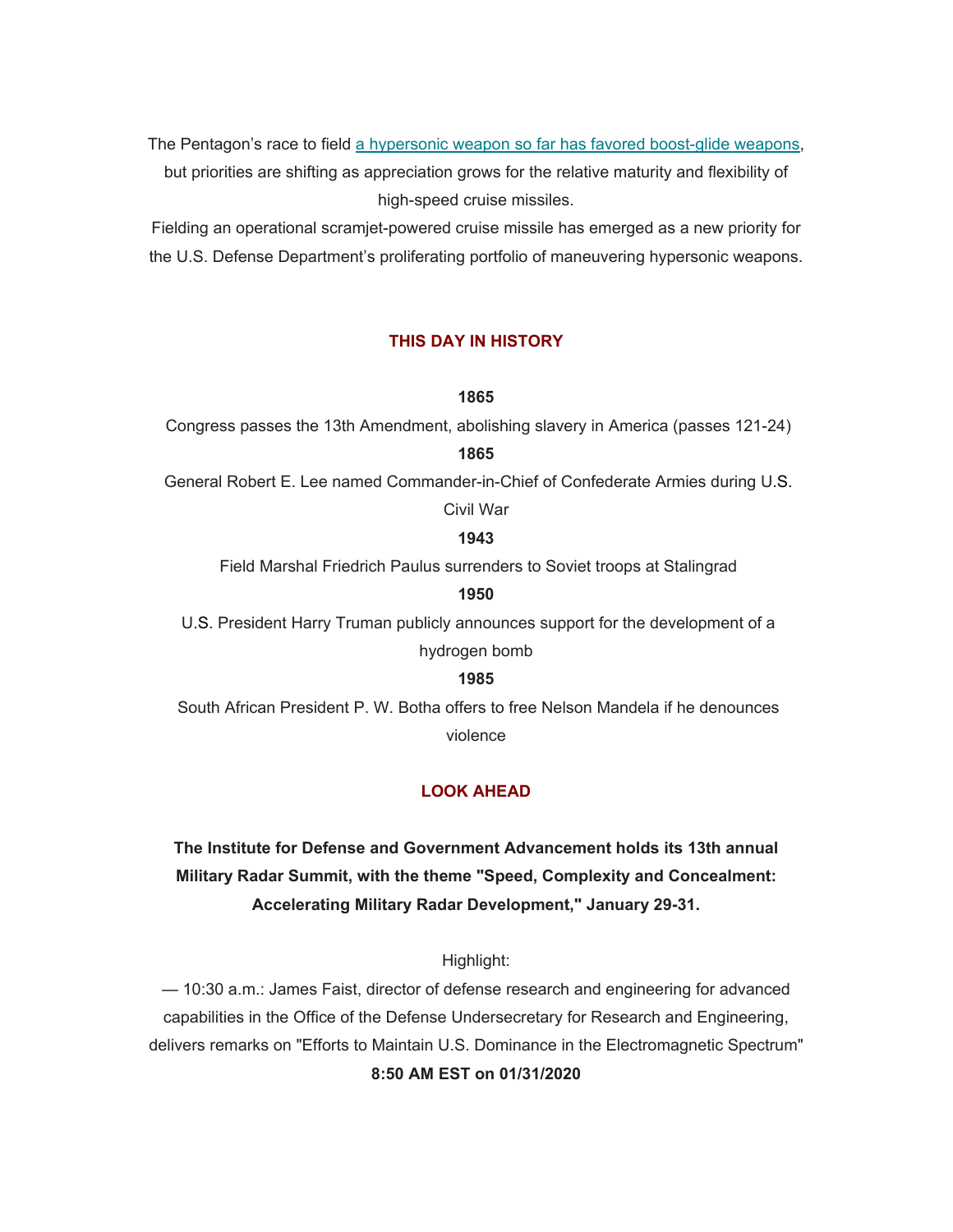Hilton Alexandria Mark Center, 5000 Seminary Road, Alexandria, Va.

[enquiry@iqpc.com](mailto:enquiry@iqpc.com) 

800-882-8684

RSVP at<https://www.idga.org/events-militaryradarsummit>/

**The Atlantic Council holds a discussion on "Maduro's ties to terrorism: Exposing the regime's criminal network," focusing on "the role of irregular armed groups in Venezuela and how to strengthen international cooperation and its effectiveness in** 

#### **the fight against terrorism."**

**9:00 AM EST on 01/31/2020** 

Atlantic Council, 1030 15th St. NW, 12th Floor

[press@atlanticcouncil.org](mailto:press@atlanticcouncil.org)

202-778-4993

Travis Horne; RSVP required.

#### **Participants:**

Carlos Paparoni, National assembly representative for the Bolivarian Republic of

Venezuela

Diego Area, Associate director of the Atlantic Council Latin America Center Venezuelan Intirim Government Ambassador to the UK and Ireland Vanessa Neumann

**Defense Forum Foundation holds a Congressional Defense and Foreign Policy Forum on "'Never again' Has Become Again and Again: Rise of Antisemitisim and What Must Be Done."** 

#### **12:00 PM EST on 02/03/2020**

2043 Rayburn House Office Building [rsvp@defenseforumfoundation.org](mailto:rsvp@defenseforumfoundation.org) 

703-534-4313 RSVP required by January 31.

## **Participants:**

Rabbi Abraham Cooper, President and CEO of the Center for Security Policy

**The Institute for Critical Infrastructure Technology holds its 2020 winter briefing on**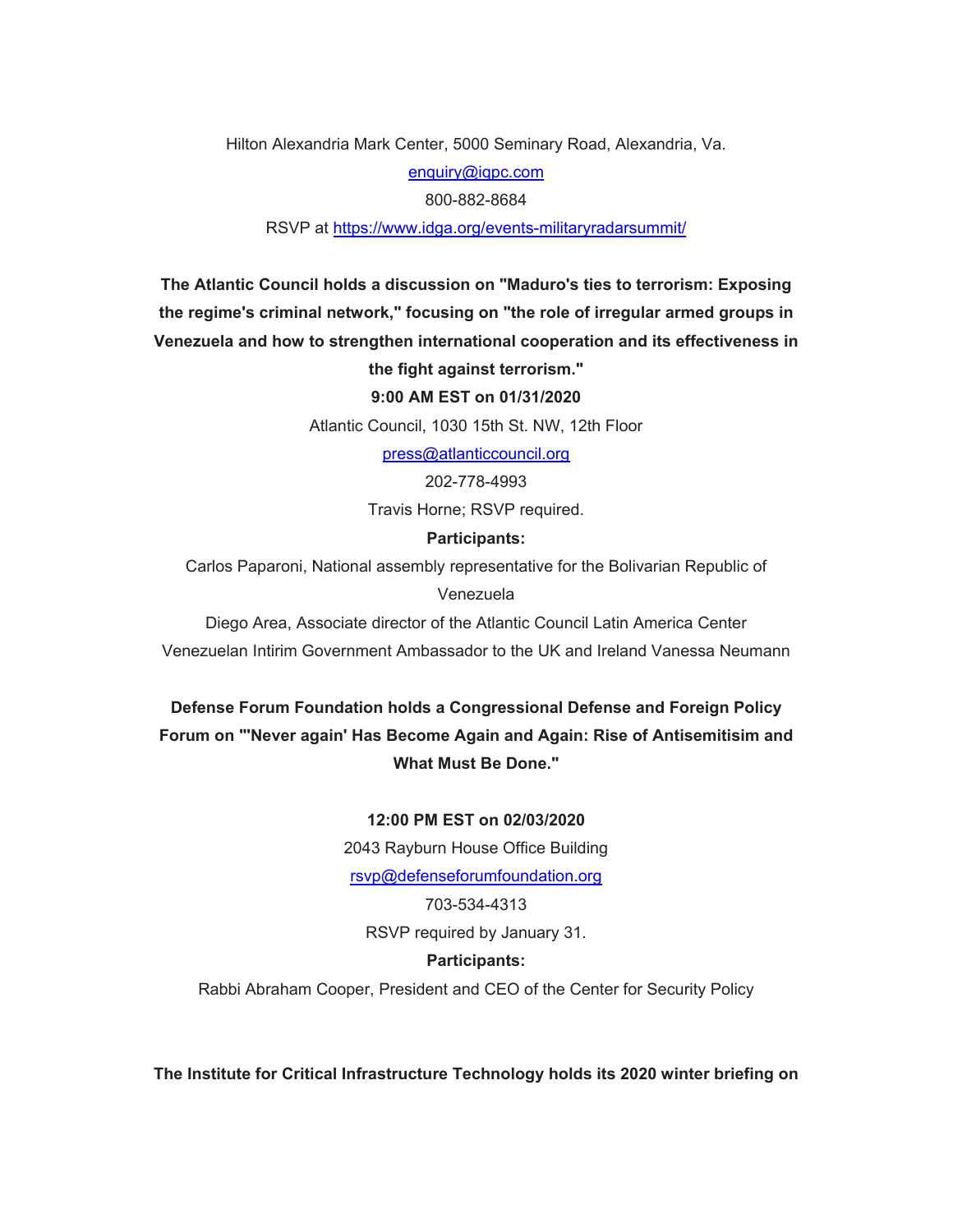## **"The Next Decade of Security and Modernization."**

Highlights:

— 8:40 a.m.: Bill Evanina, director of the National Counterintelligence and Security Center, delivers keynote remarks on "The Counterintelligence Paradigm Shift - Engaging Society in National Security"

— 9:10 a.m.: Discussion on "Iran: Capabilities, Targets and Modus Operandi"

#### **8:30 AM EST on 02/04/2020**

W Hotel, 515 15th St. NW

[info@icitech.org](mailto:info@icitech.org) 

RSVP at <https://www.icitbriefing.org>/

**The House Homeland Security Transportation and Maritime Security Subcommittee holds a hearing on "The Northern Northern Border: Homeland Security Priorities in the Arctic, Part II."** 

#### **10:00 AM EST on 02/05/2020**

310 Cannon House Office Building House Homeland Security Committee Transportation and Maritime Security Subcommittee 202-226-2616

**The House Energy and Commerce Oversight and Investigations Subcommittee holds a hearing on "Vaping in America: E-Cigarette Manufacturers' Impact on Public Health."** 

#### **10:30 AM EST on 02/05/2020**

2123 Rayburn House Office Building House Energy and Commerce Committee Oversight and Investigations Subcommittee 202-225-2927 Witnesses: Japan Tobacco International, U.S. (Logic) JUUL Labs, Inc. Reynolds American Inc. NJOY, LLC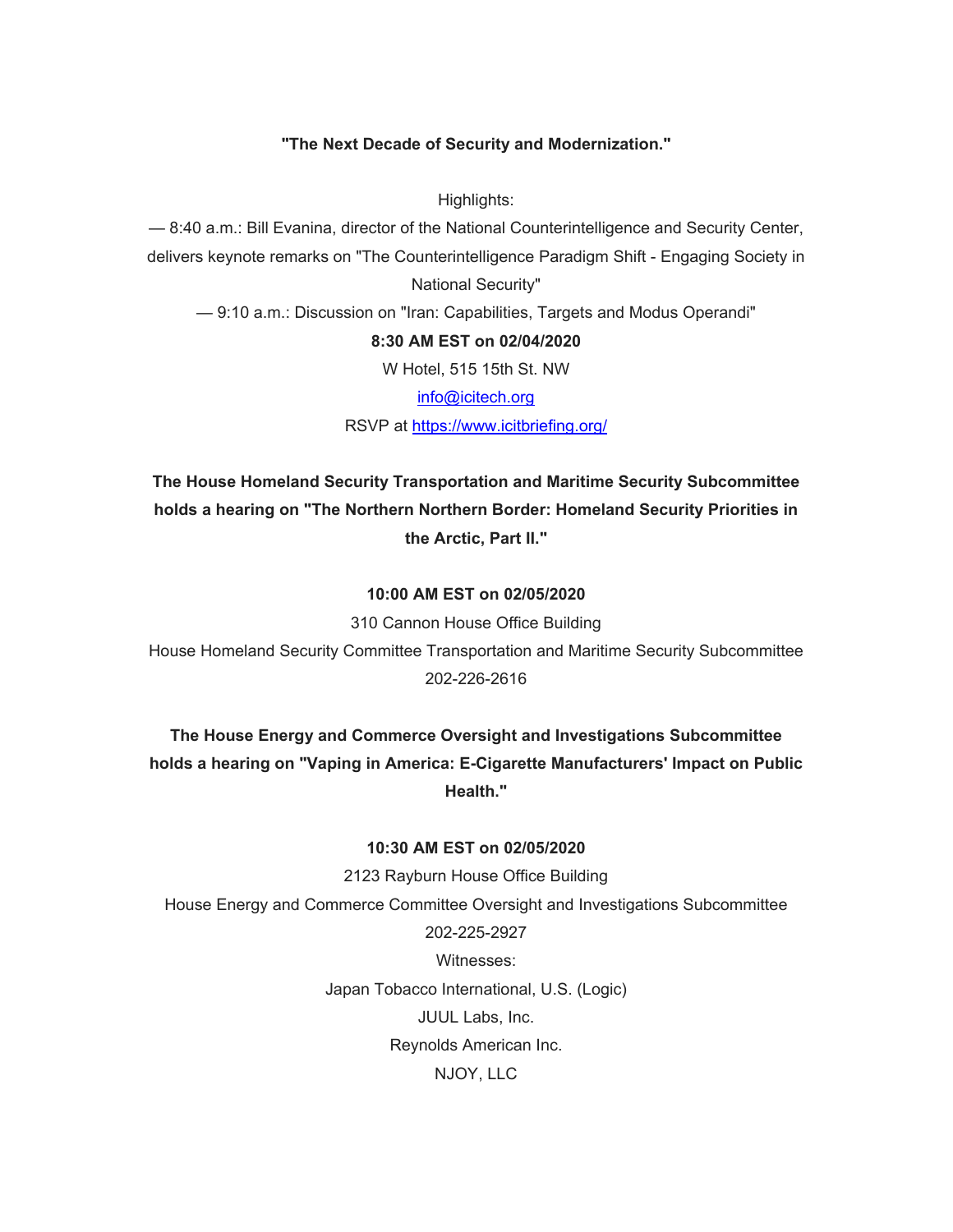Executives from Fontem U.S.

# **Nuclear Regulatory Commission holds the 670th Meeting of the Advisory Committee on Reactor Safeguards, February 5-8.**

Schedule:

— 1 p.m.: Opening Remarks by the ACRS Chairman (Open) — 1:05 p.m.: Biennial Review of NRC Safety Research Program/Quality Review of Selected Research Projects (Open)

— 4:15 p.m.: NuScale Design Certification Application Safety Evaluation (Open/Closed)

## **1:00 PM EST on 02/05/2020**

Two White Flint North, 11545 Rockville Pike, ACRS Conference Room T2D10, Conference Room T2D10, Rockville, Md.

[Quynh.Nguyen@nrc.gov](mailto:Quynh.Nguyen@nrc.gov)

301-415-5844

Quynh Nguyen

# **The House Armed Services Seapower and Projection Forces Subcommittee holds a hearing on "Update on Navy and Marine Corps Readiness in the Pacific in the Aftermath of Recent Mishaps."**

## **2:30 PM EST on 02/05/2020**

2118 Rayburn House Office Building

House Armed Services Committee Seapower and Projection Forces Subcommittee

202-225-4151

## **Witnesses:**

Marine Corps Lt. Gen. Steven R. Rudder, Deputy commandant for aviation Navy Vice Adm. Richard A. Brown, Commander of Naval Surface Forces, U.S. Pacific Fleet

**The Air Force Association's Mitchell Institute for Aerospace Studies hold a "Space Power to the Warfighter" seminar on "Space Policy." 8:30 AM EST on 02/06/2020** 

Capitol Hill Club, 300 First St. SE